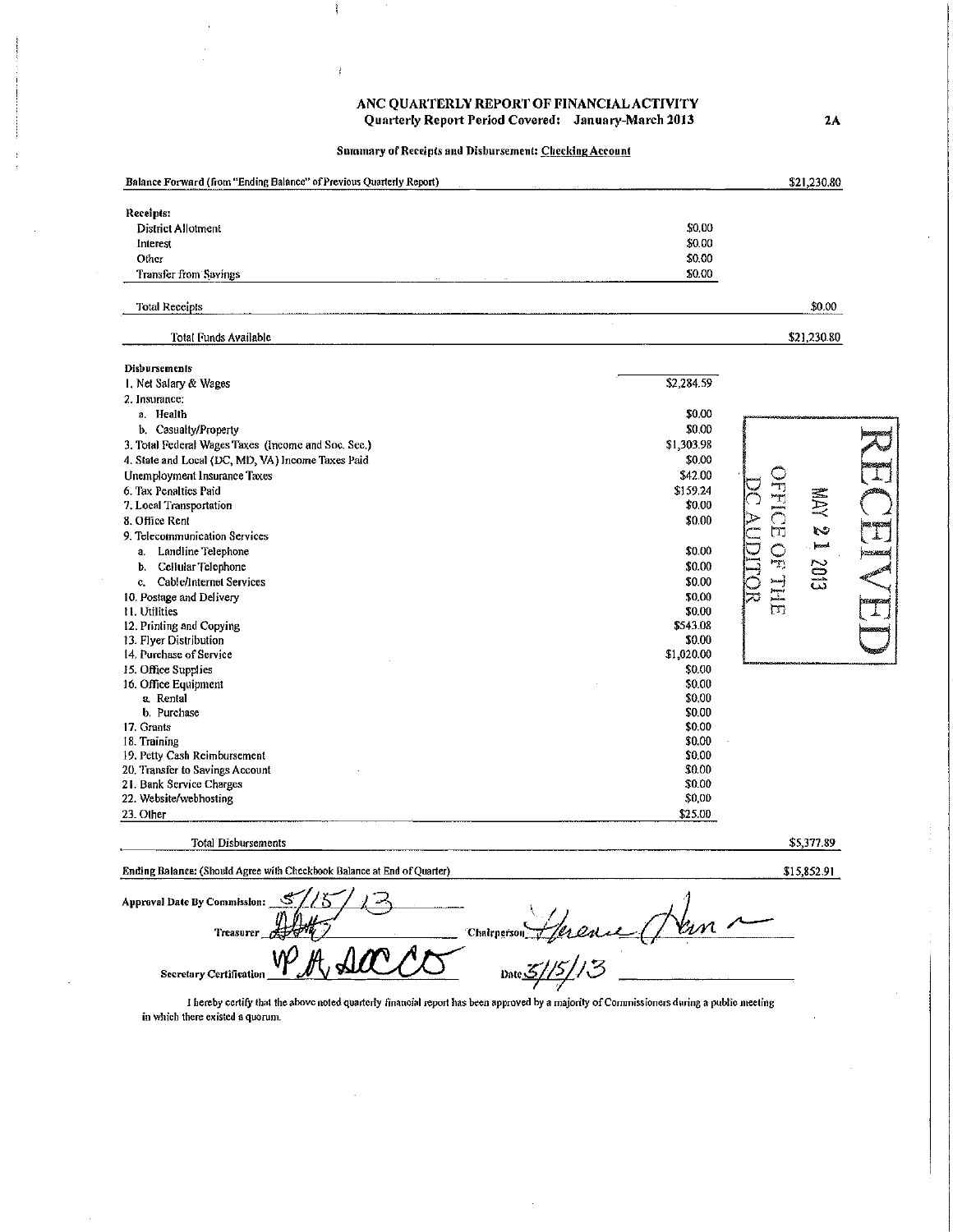÷  $\bar{\Gamma}$  $\bar{\xi}$ ÷.

Please list each check issued this quarter, including voided checks, and submit topies of your bank statements, back and front of canceled checks, receipts/invoices, contracts, sgreenents, grant<br>request letters, minutes, a

| Check #<br>1355 | Date<br>2/1/13     | Payee<br><b>Hitchcock Law Firm</b>    | Amount<br>\$520.00   | Category#               | <b>Purpose of Expenditure</b> | Date Approved (1)  |
|-----------------|--------------------|---------------------------------------|----------------------|-------------------------|-------------------------------|--------------------|
| 1358            |                    |                                       |                      | 14                      | Lega) Counsel                 | <b>Budget</b>      |
| 1359            | 1/30/13<br>1/29/13 | U.S. Treasury<br><b>U.S. Treasury</b> | \$386,64<br>\$386,64 | 3                       | Tax                           | <b>Budget</b>      |
| 1360            |                    | U.S. Treasury                         |                      | $\overline{\mathbf{3}}$ | Tax                           | <b>Budget</b>      |
| 1361            | 1/28/13<br>1/22/13 |                                       | \$42.00              | 5<br>1                  | Tax                           | Budget             |
| 1362            | 2/5/13             | Susana Baranano                       | \$761.53             |                         | <b>Salary</b>                 | <b>Budget</b>      |
|                 |                    | <b>DC</b> Treasurer                   | \$97,83              | 6                       | <b>Tax Penalty</b>            | <b>Budget</b>      |
| 1363            | 1/22/13            | Susana Baranano                       | \$173.29             | 12                      | Copy                          | <b>Budget</b>      |
| 1364            | 2/4/13             | <b>ANC Security Fund</b>              | \$25.00              | 23                      | <b>ANC Security Fund</b>      | <b>Budget</b>      |
| 1365            | 2/21/13            | Susana Baranano                       | \$761,53             | $\mathbf{1}$            | Salary                        | <b>Budget</b>      |
| 1366            | 2/21/13            | Thomas DeFeo                          | \$250,00             | 14                      | <b>Financial Advisory</b>     | January 16th, 2013 |
| 1367            | 2/21/13            | Thomas DeFeo                          | \$61,30              | 12                      | Copy                          | January 16th, 2013 |
| 1368            | 2/21/13            | Susana Baranano                       | \$120.00             | 12                      | Tax                           | <b>Budget</b>      |
| 1369            | 3/27/13            | U.S. Treasury                         | \$530.70             | 3                       | Copy                          | <b>Budget</b>      |
| 1370            | 3/26/13            | Rebecca Coder                         | \$20.29              | 12                      | Salary                        | <b>Budget</b>      |
| 1371            | 3/21/13            | Susana Baranano                       | \$761,53             | $\mathbf{1}$            | Financial Advisory            | January 16th, 2013 |
| 1372            | 3/21/13            | Thomas DeFeo                          | \$250.00             | 14                      | <b>Tax Penalty</b>            | <b>Budget</b>      |
| 1373            | 3/27/13            | U.S. Treasury                         | \$61.41              | 6                       | Copy                          | <b>Budget</b>      |
| 1374            | 3/21/13            | Susana Baranano                       | \$140.00             | 12                      | Copy                          | <b>Budget</b>      |
| 1375            | 3/26/13            | Rebecca Coder                         | \$28,20              | 12                      | Copy                          | <b>Budget</b>      |
|                 |                    |                                       |                      |                         |                               |                    |
|                 |                    |                                       |                      |                         |                               |                    |
|                 |                    |                                       |                      |                         |                               |                    |
|                 |                    |                                       |                      |                         |                               |                    |
|                 |                    |                                       |                      |                         |                               |                    |
|                 |                    |                                       |                      |                         |                               |                    |
|                 |                    |                                       |                      |                         |                               |                    |
|                 |                    |                                       |                      |                         |                               |                    |
|                 |                    |                                       |                      |                         |                               |                    |
|                 |                    |                                       |                      |                         |                               |                    |
|                 |                    |                                       |                      |                         |                               |                    |
|                 |                    |                                       |                      |                         |                               |                    |
|                 |                    |                                       |                      |                         |                               |                    |
|                 |                    |                                       |                      |                         |                               |                    |
|                 |                    |                                       |                      |                         |                               |                    |
|                 |                    |                                       |                      |                         |                               |                    |
|                 |                    |                                       |                      |                         |                               |                    |
|                 |                    |                                       |                      |                         |                               |                    |
|                 |                    |                                       |                      |                         |                               |                    |
|                 |                    |                                       |                      |                         |                               |                    |
|                 |                    |                                       |                      |                         |                               |                    |
|                 |                    |                                       |                      |                         |                               |                    |
|                 |                    |                                       |                      |                         |                               |                    |
|                 |                    |                                       |                      |                         |                               |                    |
|                 |                    |                                       |                      |                         |                               |                    |
|                 |                    |                                       |                      |                         |                               |                    |
|                 |                    |                                       |                      |                         |                               |                    |
|                 |                    |                                       |                      |                         |                               |                    |
|                 |                    |                                       |                      |                         |                               |                    |
|                 |                    |                                       |                      |                         |                               |                    |
|                 |                    |                                       |                      |                         |                               |                    |
|                 |                    |                                       |                      |                         |                               |                    |
|                 |                    |                                       |                      |                         |                               |                    |
|                 |                    |                                       |                      |                         |                               |                    |
|                 |                    |                                       |                      |                         |                               |                    |

(1) If ongoing operating expense, indicate "Budget" and date budget was approved. If not included in approved budget, indicate the Commission approved the expenditure at a public meeting.

 $\mathcal{L}_{\text{max}}$  , where  $\mathcal{L}_{\text{max}}$